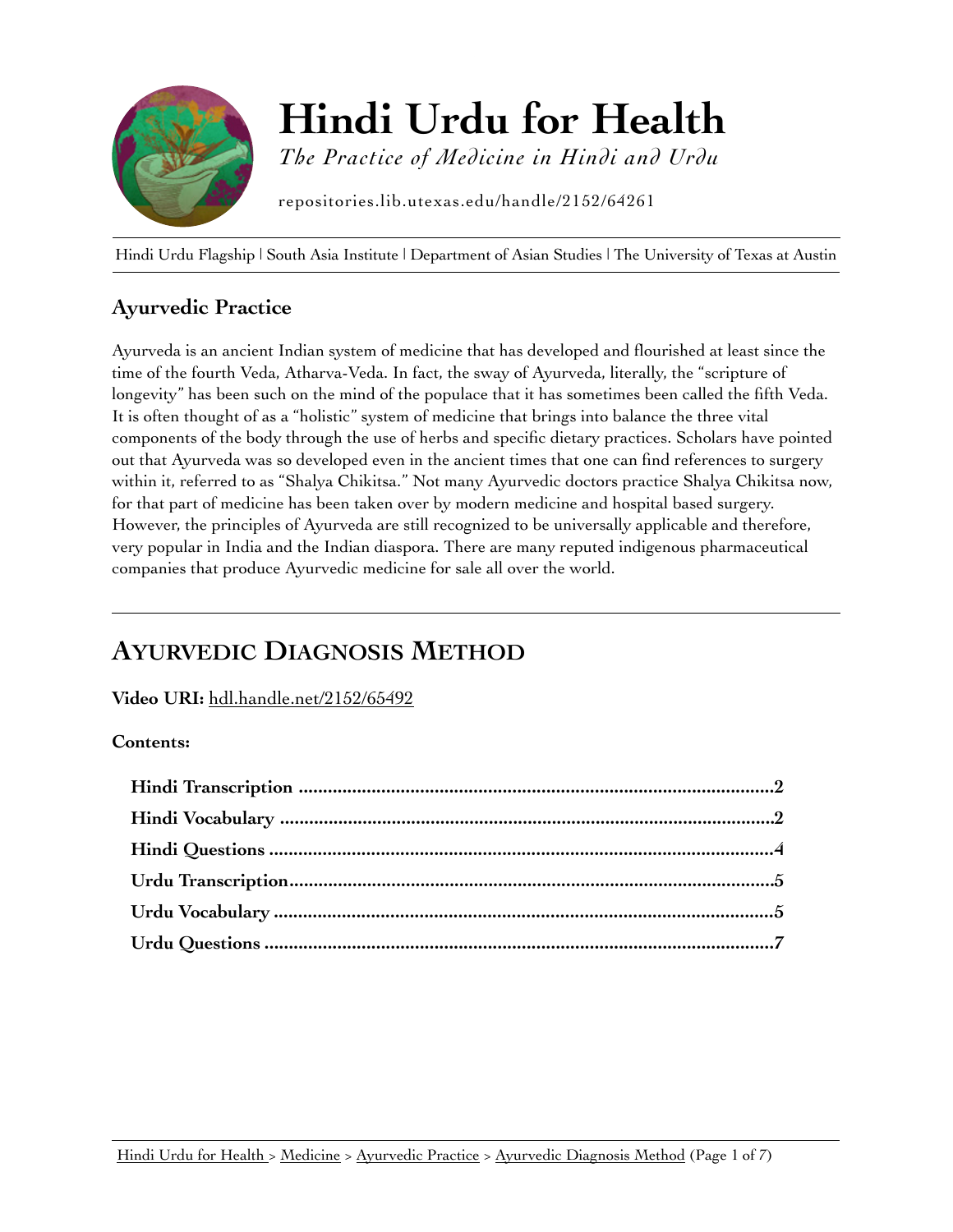## <span id="page-1-0"></span>**Hindi Transcription**

नाड़ी देखने से पता चलता है जी... शरीर में तीन दोष होते हैं - वायु, पित और कफ... हम इससे रोग का अंदाजा लगाते हैं... वैद्य लोग कहते हैं नाड़ी रोग जानने का, कुछ दर्शन से और कुछ परशन से, कुछ मरीज का परशन सुनने से हम परख ले हैं और कुछ उसके दर्शन... जैसे नाखुन पीले होगे तो खुन की कमी होगी... आंख पीली हो गई, पीलिया हो गया... हैं जी... और फफोलेहो रेहैशरीर पे, दाफड पड रेहै, शीत िपत हो गया... येतो हो गया दशरन से... और परखन से, खांसी, खुर-खुर करेगा, बोलती हांणा आवाज घरावैगी तो इसको भई ठंड लगी हई है... तो ये, इस तरह रोग की पहचान हो जा है... और वायु, िपत और कफ, येतीनो, नाणी, हम जो येदेखतेहै, इनके नीचेअलग-अलग चाल है... अलग चाल हैये... एक बोला कैसे चाल है ये... एक बोला नाडी कैसे देखते हैं? मैंने कहा उससे, भई नाड़ी देखो, संस्कृत मैं मेरे पिताजी ने बताया था... (संस्कृत श्लोक) ये वायु, पित और कफ तीन दोष हैं... कर नाम है हाथ का, अंगुष्ठ मूले, अंगूठे की जड में, ये जो म्हारी धमनी, नाडी है, ये जीव की साक्षडी है, जीव को, जीव का सुख-दुख, शरीर का सुख-दुख बताने वाली है... वात रोग आस्सी किसम का है. पित रोग चालीस किसम का है और कफ के रोग बीस हैं... इसी से सारा जंजाल फैल जा है... वाय के साथ पित, पित के साथ कफ, कफ के साथ पित, ऐसे ये रोगों की, वो, रोगों की वो, हो जाती है, उत्पत्ति... तो फिर इसके हिसाब से हम इलाज करते हैं... हां, मेरे पिताजी कहा करते, मैंने ये सवाल करा अपने पिताजी से, रोग कैसे ठीक होगा? यार, रोग का भी क्या ठीक करना... कैसे? वायु बढ री है, वायु बढ़ी हुई है, उसको घटा दें, इलाज हो गया... पित बढ़ा हआ है, उसको घटा दो, िपत जो नीचेदबा हआ है, उसको उभार दो... जादा तो शरीर का हम ठंडा और गरम देखे है... तो वायुबढ़ गी, तो उसको समन कर िदया जायेऔर िपता बढ़ गया उसको समन कर दे, िपत नीचे, वायुऔर कफ बढ़ गे... और िपत दब गया, िपत को उभार दो और वायुको समन कर दो, हो गया इलाज... तो इस तरह इलाज करनेका हिसाब-किताब भी ये होया करै है जी, आ के, अपणा देखभाल कै रोगी को, उसका ठीक ढंग से इलाज किया जाये तो सारा उसका समाधान हो सकता है... और जो, जो परहेज नहीं रखते, उनकै ज्यादा टाईम लग जा है फेर...

| Pulse                                  | नाडी            |
|----------------------------------------|-----------------|
| <b>Body</b>                            | शरीर            |
| Three ailments (according to Ayurveda) | तीन दोष         |
| Air                                    | वायु            |
| Bile                                   | पित             |
| Phlegm                                 | कफ              |
| Diagnosis                              | रोग का अंदाजा   |
| Sacred glimpse                         | दर्शन           |
| To touch                               | परशन            |
| Patient                                | मरीज            |
| Test                                   | परख             |
| Nails turn yellow                      | नाखुन पीले होगे |

## <span id="page-1-1"></span>**Hindi Vocabulary**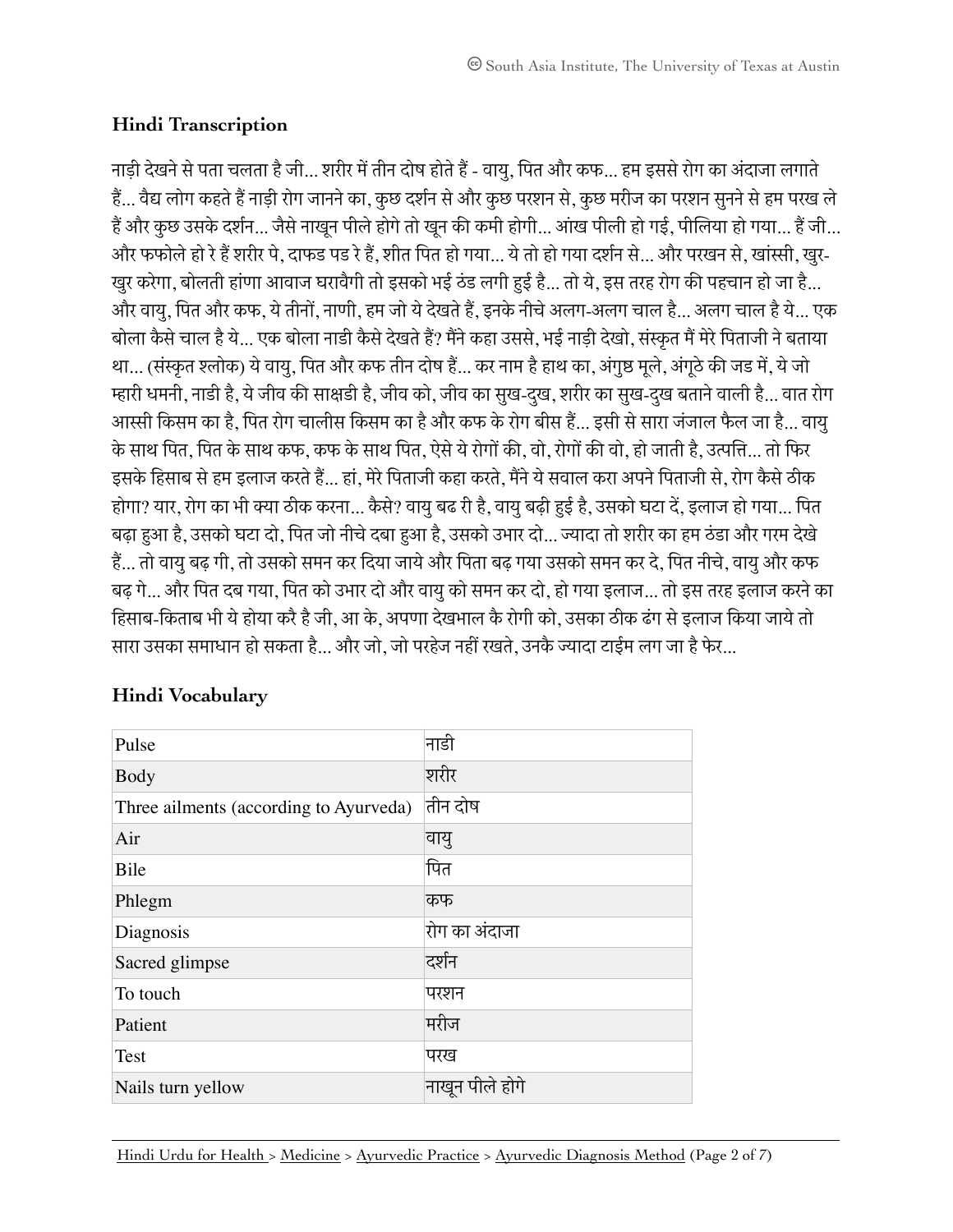| <b>Blood</b> loss                                  | खून की कमी                     |
|----------------------------------------------------|--------------------------------|
| Eyes turn yellow                                   | आंख पीली हो गई                 |
| Jaundice                                           | पीलिया                         |
| Blistering                                         | फफोले हो रे हैं                |
|                                                    | दाफड पड रे हैं                 |
| To test                                            | परखन                           |
| Cough                                              | खांस्ती                        |
| Pitta ailment due to cold                          | शीत पित                        |
| Will make a wheezing sound                         | खुर-खुर करेगा                  |
| Voice will be raspy                                | आवाज घरावैगी                   |
| Felt cold                                          | ठंड लगी                        |
| Identifying a disease                              | रोग की पहचान                   |
| Air, bile, and kapha (three doshas of<br>Ayurveda) | वायु, पित और कफ                |
| How to check the pulse                             | नाडी कैसे देखते हैं            |
| Have distinct movement                             | अलग-अलग चाल                    |
|                                                    |                                |
|                                                    | कर                             |
| Hand                                               | हाथ                            |
| Thumb                                              | अंगुष्ठ                        |
| Base of thumb                                      | अंगूठे की जड                   |
| Artery                                             | धमनी                           |
| Life                                               | जीव                            |
| Joy and sorrow                                     | सुख-दुख                        |
| One who forecasts jow and sorrow                   | सुख-दुख बताने वाली             |
| Ailments of air are of 80 kinds                    | वात रोग आस्सी किसम का है       |
| Bile ailments are of 40 kinds                      | पित रोग चालीस किसम का है       |
| Kapha ailments are of 20 kinds                     | कफ के रोग बीस हैं              |
| Problem, difficulty                                | जंजाल                          |
| Produce                                            | उत्पत्ति                       |
| How will the disease get better                    | रोग कैसे ठीक होगा              |
| If air is dominant, reduce it.                     | वायु बढ़ी हुई है, उसको घटा दें |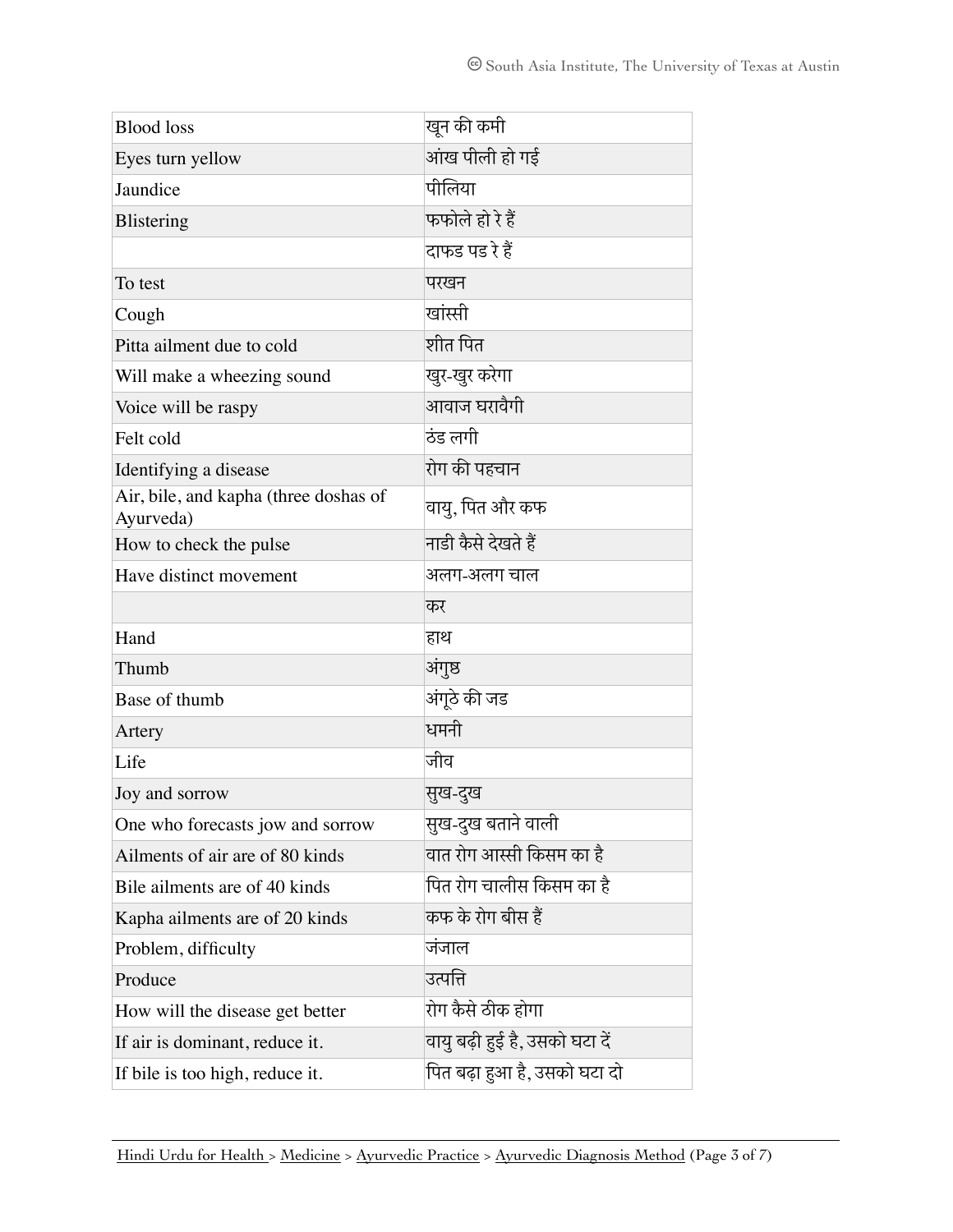| If bile is too low, raise it. | पित जो नीचे दबा हुआ है, उसको उभार दो |
|-------------------------------|--------------------------------------|
| Cold                          | ठंडा                                 |
| Hot                           | गरम                                  |
| Summon, notice                | समन                                  |
| Bookkeeping                   | हिसाब-किताब                          |
| Caretaking                    | दिखभाल                               |
| Proper treatment              | ठीक ढंग से इलाज                      |
| Solution                      | समाधान                               |
| Avoid                         | परहेज                                |

### <span id="page-3-0"></span>**Hindi Questions**

## **1. शरीर केका अंग देखनेसेपता लगता हैिक मरीज़ को का रोग है?**

- 1 आँ खे
- 2 नाखून
- 3 तचा
- 4 सब

## **2. वायु, िपत और कफ़ केरोगो को कै सेठीक िकया जाता है?**

- 1 अगर िपत बढ़ी हो तो उसेघटा कर
- 2 िपत जो नीचेदबा है, उसेउभार कर
- 3 वायु बढ़ी हो तो उसे घटा कर
- 4 ऊपर िदयेगए सब से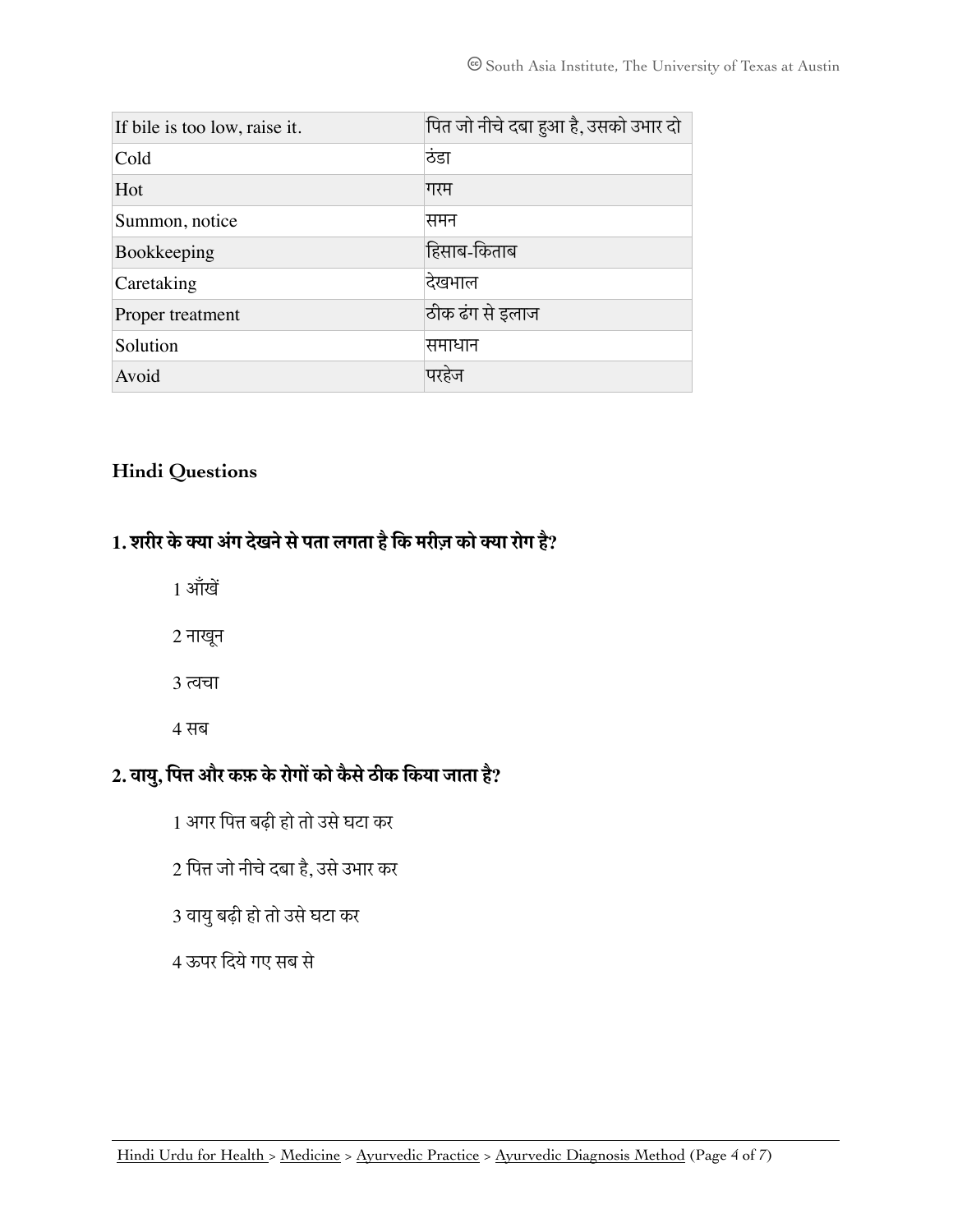#### <span id="page-4-0"></span>**Urdu Transcription**

ناڑی دیکھنے سے پتہ چلتا ہے جی۔۔۔ شریر میں تین دوش ہوتے ہیں۔۔ وایو، پت اور کف۔۔۔ ہم اس سے روگ کا اندازه لگاتے ہیں۔۔۔ ویدیہ لوگ کہتے ہیں ناڑی روگ جاننے کا، کچھ درشن سے, کچھ پرشن سے، کچھ مریض کا پرشن سننے سے ہم پرکھ لے ہیں اور کچھ اس کے درشن۔۔۔ جیسے ناخون پیلے ہوگئے تو خون کی کمی ہوگئی۔۔۔ آنک پیلی ہو گئی، پیلیا ہو گیا۔۔۔ ہیں جی۔۔۔ اور ففولے ہو رے ہیں شریر پہ، دافڑ پڑ رے ہیں، شیت پت ہو گیا۔۔۔ یہ تو ہو گیا درشن سے۔۔۔ پہ میں کہ میں دی کر کر کے بڑک کے بہت کیں ہے۔<br>اور پرشن سے، کھانسی، کھر کھر کریگا، بولتی ہانا آواز گھراویگی تو اس کو بھئی ٹھنڈ لگی ہوئی ہے۔۔۔ تو یہ، اس طرح روگ کی پہچان ہو جا ہے۔۔۔ اور وایو، پت اور کف، یہ تینوں، ناڑی، ہم جو یہ دیکھتے ہیں، ان کے نیچے الگ الگ چال ہے۔۔۔ الگ چال ہے یہ۔۔۔ ایک بولا کیسے چال ہے یہ۔۔۔ ایک بولا ناڑی کیسے دیکھتے ہیں؟ میں نے کہا اس سے، بھئی ناڑی دیکھو، سنسکرت میں میرے پتا جی نے بتا تھا۔۔۔ (سنسکرت بلاک) یہ وایو، پت اور کف تین دوش ۔۔۔<br>بیں۔۔۔ کر نام ہے ہاتھ کا، انگشٹھ مولے، انگوٹھے کی جڑ میں، یہ جو ہماری دھمنی، ناڑی ہے، یہ جیوہ کی ساچھڑی ہے، جیوه کو، جیوه کا سکھ دکھ، شریر کا سکھ دکھ بتانے والی ہے۔۔۔ وات روگ ا ّسی قسم کا ہے، پت روگ چالیس قسم کا ہے اور کف کے روگ بیس ہیں۔۔۔ اسی سے سارا جنجال پھیل جا ہے۔۔۔ وایو کے ساتھ پت، پت کے ساتھ کف، کف کے ساتھ پت، ایسے یہ روگوں کی، وه، روگوں کی وه، ہو جاتی ہے، اتپرتی۔۔ تو پھر اس کے حساب سے ہم علاج کرتے ہیں۔۔۔ ہاں، میرے پتا جی کہا کرتے، میں نے یہ سوال کرا اپنے پتا جی سے، روگ کیسے ٹھیک ہوگا؟ یار، روگ کا بھی کیا ٹھیک کرنا۔۔۔ کیسے؟ وایو بڑھ ری ہے، وایو بڑھی ہوئی ہے، اس کو گھٹا دیں، علاج ہو گیا۔۔۔ پت بڑھا ہوا ہے، اس کو گھٹا دو، پت جو نیچے دبا ہوا ہے، اس کو ابھار دو۔۔۔ زیاده تو شریر کا ہم ٹھنڈا اور گرم دیکھے ہیں۔۔۔ تو وایو بڑھ گی، تو اس کو سمن کر دیا جائے اور پتا بڑھ گیا اس کو سمن کر دے، پت نیچے، وایوِ اور کف بڑھ گے۔۔ اور پت دب گیا، پت کو ابھار دو اور وایو کو سمن کر دو، ہو گیا علاج۔۔۔ تو اس طرح علاج کرنے کا حساب کتاب بھی یہ ہویا کرے ہے جی، آ کے، اپنا دیکھ بھال کے روگی کو، اس کا ٹھیک ڈھنگ سے علاج کیا جائے تو سارا اس کا سماتھان ہو سکتا ہے۔۔۔ اور جو، جو پرہیز نہیں رکھتے، ان کے زیاده ٹائم لگ جا ہے پھر۔۔۔

| Pulse                                  | ناڑي                                                     |
|----------------------------------------|----------------------------------------------------------|
| <b>Body</b>                            | شرير                                                     |
| Three ailments (according to Ayurveda) | تين دوش                                                  |
| Air                                    | وايو                                                     |
| Bile                                   | پت                                                       |
| Phlegm                                 | كف                                                       |
| Diagnosis                              | روگ کا انداز ہ                                           |
| Sacred glimpse                         |                                                          |
| To touch                               |                                                          |
| Patient                                | ۔<br>درشن<br>ہریض<br>پرکھ                                |
| Test                                   |                                                          |
| Nails turn yellow                      |                                                          |
| <b>Blood loss</b>                      | ناخون پیلے ہوگے<br>خون کی ک <i>می</i><br>آنک پیلی ہو گئی |
| Eyes turn yellow                       |                                                          |

### <span id="page-4-1"></span>**Urdu Vocabulary**

[Hindi Urdu for Health >](http://repositories.lib.utexas.edu/handle/2152/64261) [Medicine](https://repositories.lib.utexas.edu/handle/2152/64262) > [Ayurvedic Practice](https://repositories.lib.utexas.edu/handle/2152/64265) > [Ayurvedic Diagnosis Method](http://hdl.handle.net/2152/65492) (Page 5 of 7)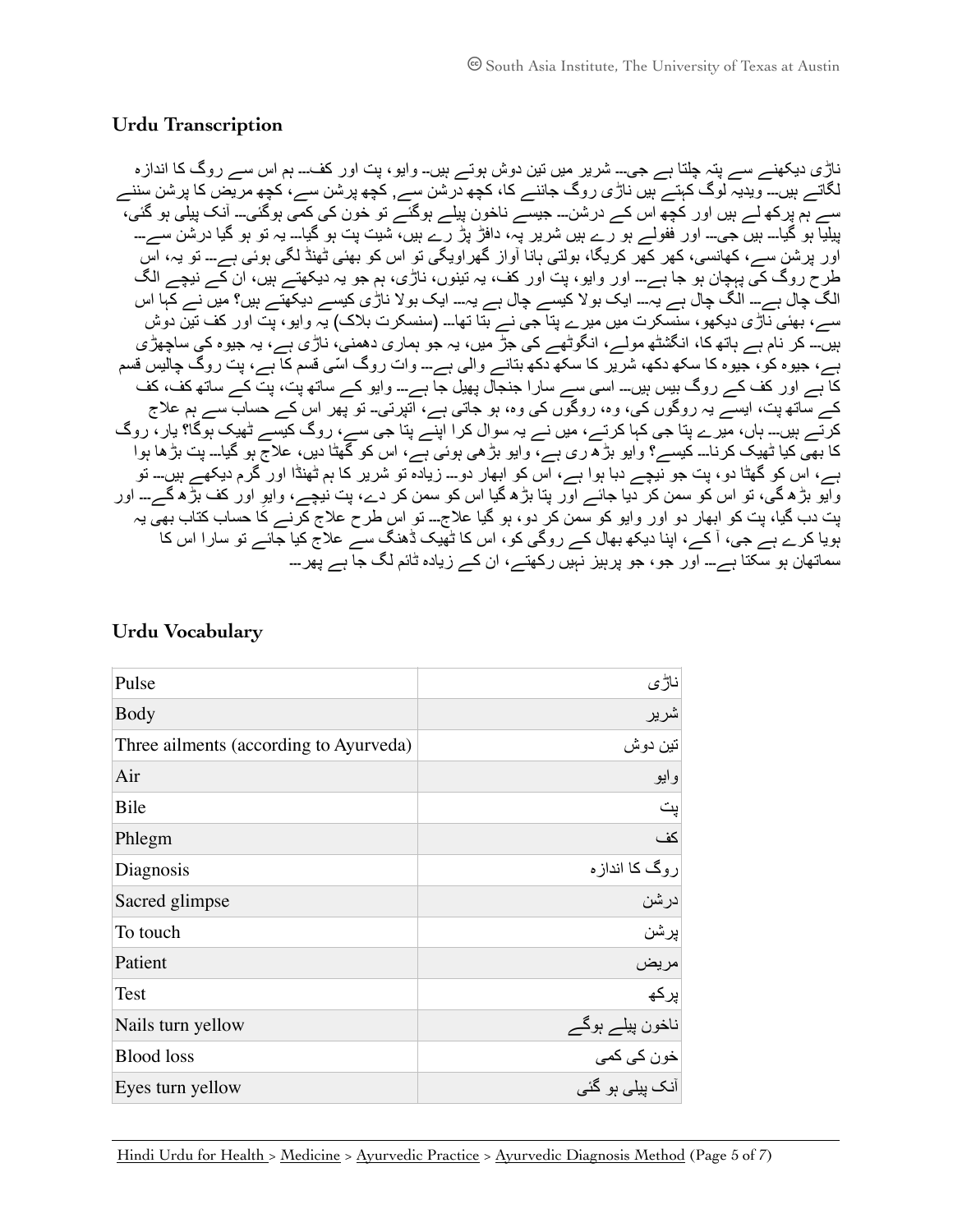| Jaundice                                           | بيليا                                 |
|----------------------------------------------------|---------------------------------------|
| <b>Blistering</b>                                  | ففولے ہو رے ہیں                       |
|                                                    | دافر پڑ رے ہیں                        |
| To test                                            | يركهن                                 |
| Cough                                              | كهانسى                                |
| Pitta ailment due to cold                          | شيت پت                                |
| Will make a wheezing sound                         | کھر کھر کریگا                         |
| Voice will be raspy                                | أواز گهراويگي                         |
| Felt cold                                          | ٹھنڈ لگی                              |
| Identifying a disease                              | روگ ک <i>ی</i> پہچا <i>ن</i>          |
| Air, bile, and kapha (three doshas of<br>Ayurveda) | وايو، بت، اور كف                      |
| How to check the pulse                             | ناڑی کیسے دیکھتے ہیں                  |
| Have distinct movement                             | الگ الگ چال                           |
|                                                    | کر                                    |
| Hand                                               | باتھ                                  |
| Thumb                                              | انگشٹھ                                |
| Base of thumb                                      | انگوٹھے کی جڑ                         |
| Artery                                             | دهمنى                                 |
| Life                                               | جيوه                                  |
| Joy and sorrow                                     | سکھ دکھ                               |
| One who forecasts jow and sorrow                   | سکھ دکھ بتانے والمی                   |
| Ailments of air are of 80 kinds                    | وات روگ اسّی قسم کا ہے                |
| Bile ailments are of 40 kinds                      | اپت روگ چالیس قسم کا ہے               |
| Kapha ailments are of 20 kinds                     | کف کے روگ بیس ہیں                     |
| Problem, difficulty                                | جنجال                                 |
| Produce                                            | اتيرتہ                                |
| How will the disease get better                    | روگ کیسے ٹھیک ہوگا                    |
| If air is dominant, reduce it.                     | وایو بڑی ہوئی ہے، اس کو گھٹنا ہے      |
| If bile is too high, reduce it.                    | پٹ بڑی ہوئی ہے، اس کو گھٹنا ہے        |
| If bile is too low, raise it.                      | پت جو نیچے دبا ہوا ہے، اس کو ابھار دو |
| Cold                                               | ٹھنڈا                                 |